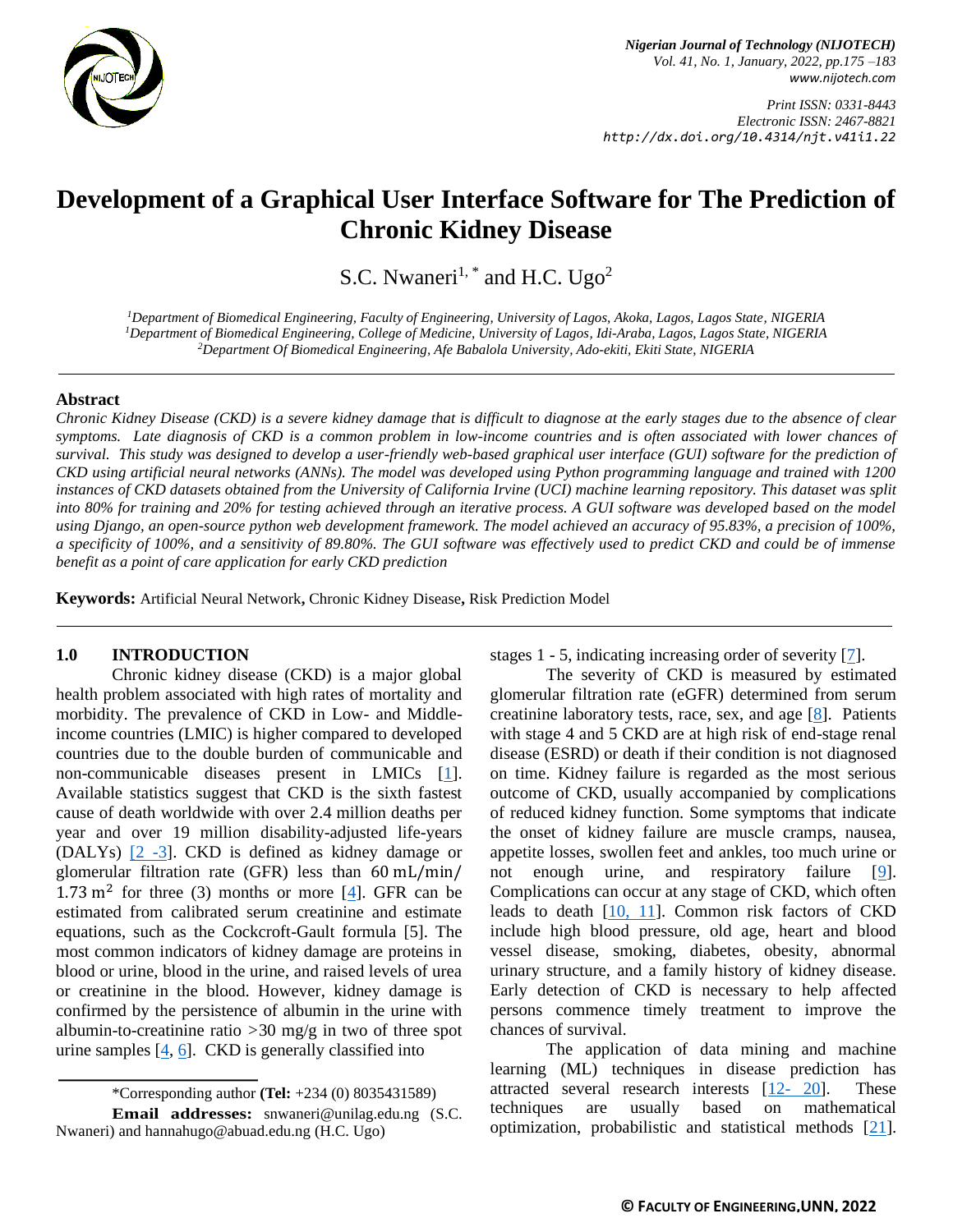Most of the algorithms were implemented using supervised learning  $[12, 14, -20]$  $[12, 14, -20]$ . Some of these studies focused on the development of a single algorithm for CKD diagnosis [\[14,](#page-7-11) [18\]](#page-7-12), while others used two or more ML algorithms  $[14, 16, 17]$  $[14, 16, 17]$  $[14, 16, 17]$ . In one of the studies  $[15]$ , an endstage kidney disease predictor model was developed based on the ANN ensemble. The ANN classifier influences the results returned by an ensemble of ten networks. However, the study focused on the prediction of the last stage of CKD and analyzed the classification accuracy of 3 supervised ML algorithms; ANN, Decision Tree (DT), and Logical Regression (LR). The algorithms were tested on data from patients undergoing kidney dialysis. ANN performed better with a classification accuracy of 93.852 % compared to DT (78.45%) and LR algorithms (74.74%). In another study [\[22\]](#page-8-1), a model to predict the risk of cats developing CKD was proposed using a recurrent neural network. The study revealed that model sensitivity decreased when predicting the risk of CKD. A deep learning approach capable of automatically computing the eGFR and CKD status was proposed by [\[23\]](#page-8-2) which achieved higher accuracy than the predictive accuracy of experienced nephrologists. Furthermore, a data mining approach was employed by  $[24]$  to predict the survival of CKD patients. In [\[25\]](#page-8-4) nine models for predicting CKD progression were evaluated. Elastic Net and XGBoost gave the highest sensitivity (85%), and specificity (0.83) respectively. In [\[26\]](#page-8-5), a prediction model to determine the progression of stage 1 diabetic kidney disease (DKD) was constructed using artificial intelligence (AI). The application of these models in CKD diagnosis is too complex for medical doctors who need a simple and more user-friendly decision support tool to assist them in CKD diagnosis. This study was designed to develop a userfriendly graphical user interface (GUI) software application based on ANN model for the timely prediction of CKD. This tool will improve the efficiency of CKD diagnosis by nephrologists compared to using conventional approaches.

# **2.0 METHODS**

The present study implemented the ANN-based CKD prediction model using the Python programming language. Python is an open-source, high-level, generalpurpose programming language. ANN is well known for its high accuracy in predicting diseases and widely used by most researchers for disease classification [\[12-](#page-7-10)[15\]](#page-7-15). Hypertext Markup Language (HTML) was utilized in this study for creating the GUI for the CKD prediction software while JavaScript was used in conjunction with HTML to create the GUI interface for CKD prediction. The workflow for the CKD prediction process is shown in Figure 1.



**Figure 1:** Workflow of CKD prediction system

#### *2.1 Datasets*

The dataset used for this research was obtained from the University of California, Irvine (UCI) machine learning repository. A total of 1200 instances of data were generated from the original 400 patients diagnosed with CKD and those without CKD. The dataset contains 24 input features and 1 output feature, which is the class value (target output). It contains 750 instances of CKD and 450 instances of not CKD. Table 1 summarizes the various attributes used in this research, their values, description, and representation in the dataset.

**Table 1:** Dataset attributes, attribute representation, attribute values, and description

| <b>Table 1.</b> Dataset attributes, attribute representation, attribute values, and description |                       |                         |                                   |  |  |  |  |
|-------------------------------------------------------------------------------------------------|-----------------------|-------------------------|-----------------------------------|--|--|--|--|
| <b>Attribute</b>                                                                                | <b>Representation</b> | <b>Attribute Values</b> | <b>Description</b>                |  |  |  |  |
| Age                                                                                             | Age                   | Numerical               | Years                             |  |  |  |  |
| Blood pressure                                                                                  | BP                    | Numerical               | mm/Hg                             |  |  |  |  |
| Specific gravity                                                                                | SG                    | Nominal                 | 1.005, 1.010, 1.015, 1.020, 1.025 |  |  |  |  |
| Albumin                                                                                         | AL                    | Nominal                 | 0,1,2,3,4,5                       |  |  |  |  |
| Sugar                                                                                           | SU                    | Nominal                 | 0,1,2,3,4,5                       |  |  |  |  |

Nigerian Journal of Technology (NIJOTECH) Vol. 41, No. 1, January 2022.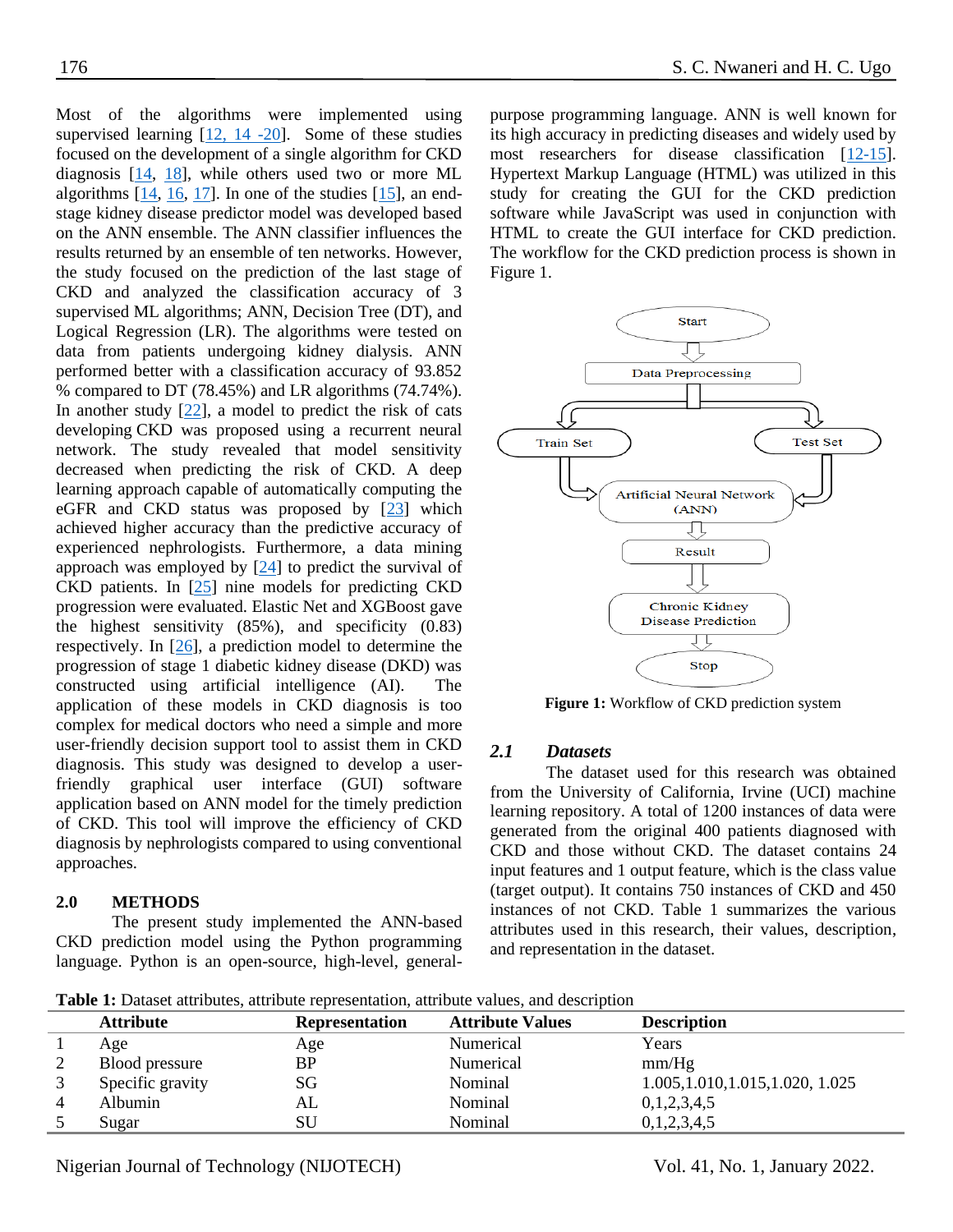|    | <b>Attribute</b>            | <b>Representation</b> | <b>Attribute Values</b> | <b>Description</b>   |
|----|-----------------------------|-----------------------|-------------------------|----------------------|
| 6  | Red blood cell              | <b>RBC</b>            | Nominal                 | Normal, Abnormal     |
| 7  | Pus Cell                    | PC                    | Nominal                 | Normal, Abnormal     |
| 8  | Pus Cell Clumps             | <b>PCC</b>            | Nominal                 | Present, Not Present |
| 9  | <b>Bacteria</b>             | BA                    | Nominal                 | Present, Not Present |
| 10 | <b>Blood Glucose Random</b> | <b>BGR</b>            | Numerical               | mgs/dl               |
| 11 | <b>Blood Urea</b>           | BU                    | Numerical               | mgs/dl               |
| 12 | <b>Serum Creatinine</b>     | <b>SC</b>             | Numerical               | mgs/dl               |
| 13 | Sodium                      | SOD                   | Numerical               | mEq/L                |
| 14 | Potassium                   | POT                   | Numerical               | mEq/L                |
| 15 | Hemoglobin                  | <b>HEMO</b>           | Numerical               | Gms                  |
| 16 | Packed Cell Volume          | <b>PCV</b>            | Numerical               | Cells                |
| 17 | White Blood Cell Count      | WC                    | Numerical               | Cells/cumm           |
| 18 | Red Blood Cell Count        | RC                    | Numerical               | Millions/cmm         |
| 19 | Hypertension                | <b>HTN</b>            | Nominal                 | Yes, No              |
| 20 | Diabetes Mellitus           | DM                    | Nominal                 | Yes, No              |
| 21 | Coronary Artery Disease     | CAD                   | Nominal                 | Yes, No              |
| 22 | Appetite                    | <b>APPET</b>          | Nominal                 | Good, Poor           |
| 23 | Pedal Edema                 | PE                    | Nominal                 | Yes, No              |
| 24 | Anemia                      | <b>ANE</b>            | Nominal                 | Yes, No              |
| 25 | Class                       | Class                 | Nominal                 | CKD, not CKD         |

## *2.2 Data Preprocessing*

Data pre-processing involves exploration, filtering, and scaling of the dataset. The CKD dataset was explored to determine its shape, data type, and state. A correlation was used to relate the features of the dataset. This is done to determine how all the features are positively or negatively correlated to the target output. Figure 2 revealed various features and their correlation with CKD. Hypertension, albumin levels, diabetes mellitus, blood urea content, and serum creatinine levels are positively correlated with CKD. In contrast, specific gravity, red blood cell count, haemoglobin levels, and packed cell volume are negatively correlated with CKD.

Dataset filtering was performed to clean the dataset of missing values or not a number (NaN). Using the fillna method, the columns with missing values (NaN) are backwardly filled. That is, the missing values in each column are replaced with values directly below them. The next process is to convert non-numeric values to numeric ones. Using LabelEncoder () imported from sklearn.preprocessing, the strings are transformed to integers. The result is a cleaned processed dataset. Dataset scaling was achieved using the min-max scaler method which scales the dataset so that all the input features lie between 0 and 1. This estimator scales and transforms each feature to a given range based on equations  $1 - 2$ .

$$
X_{\text{std}} = \frac{(X - X. \min(\text{axis} = 0))}{(X. \max(\text{axis} = 0) - X. \min(\text{axis} = 0))}
$$
(1)

$$
X_{\text{scaled}} = X_{\text{std}} \times (max - min) + min \tag{2}
$$

Where  $min$ ,  $max =$  feature\_range.

Afterward, the dataset was split into 80% for training and 20% for testing which was achieved through an iterative process.

#### *2.3 Model Development and Training*

This process involves building the neural network architecture and determining the activation functions to be used at the output of each layer of the network. The ANN model is built using the Keras libraries in python. Dense is used to assign the number of layers for the network. The ANN model consists of 25 neurons in the input layer and one neuron at the output layer. Input dimension is defined at the first layer which shows how many parameters will be taken as input. The Rectified Linear Unit (ReLU) and the sigmoid activation functions are used as activation functions in the input and output layers respectively as shown in equations (3) and (4):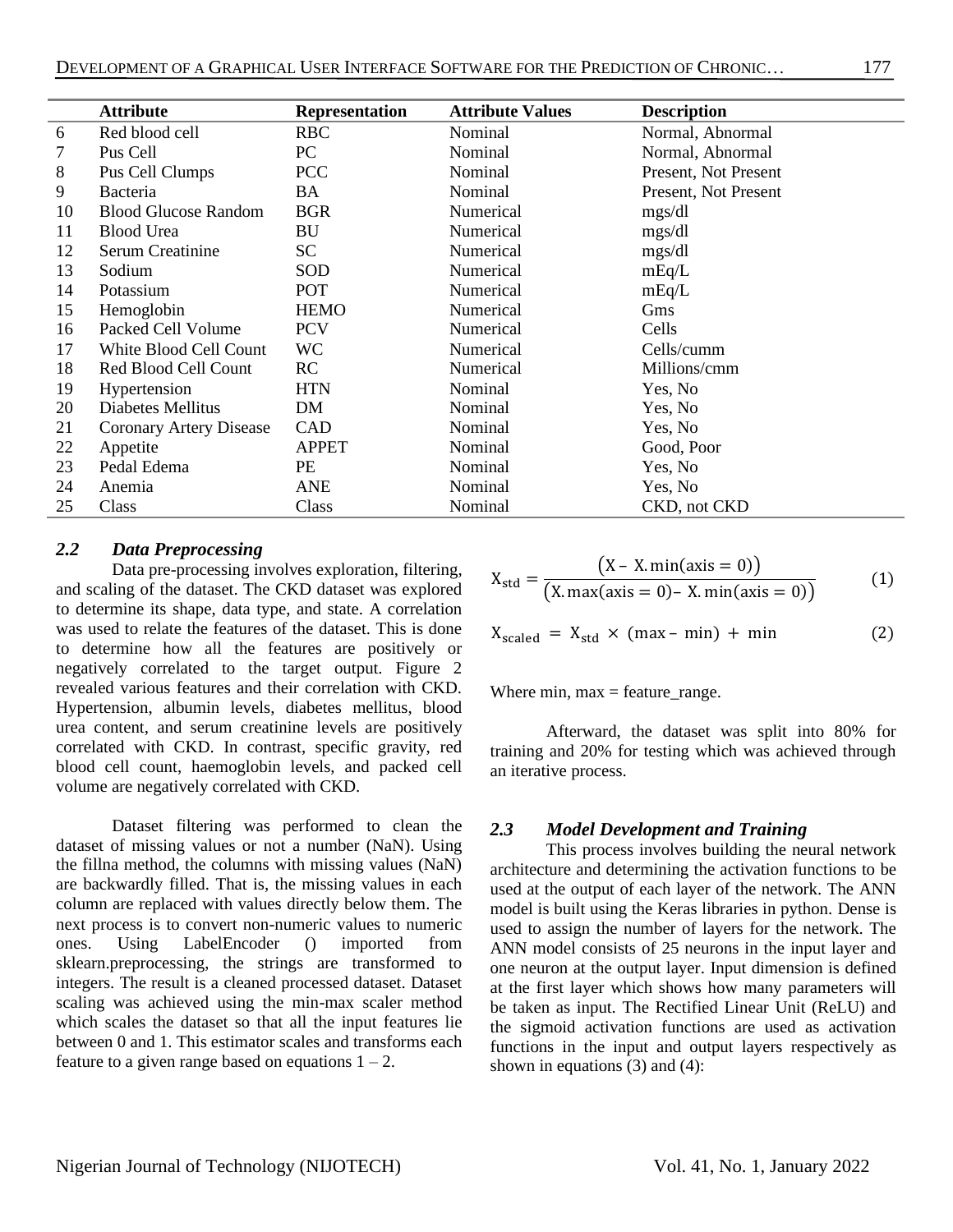$$
a = f\left(\sum_{i=0}^{N} W_i X_i\right)
$$
  
The output of the neural network will be: (3)

$$
y = f(w_1x_1 + w_2x_2 + w_3x_3 + w_4x_4 + \dots + w_nx_n + b)
$$
\n(4)

where y indicates the output, w is the weight, x is the input, and b is the bias. The network structure of the model can be described as a multilayer neural network consisting of one input layer with twenty-five (25) nodes, a hidden layer comprising fifty-six nodes (56), and an output layer. Figure 3 shows the network architecture of the proposed network

|               |         |      | $-0.19 - 0.25$                                     |                |             |      |      |    |   | 0.61 0.51 0.27 0.4 0.41 0.26 0.12 0.32 0.31 0.27 0.38 0.059 0.63 0.59                  |   |                |   |      |   |             |   | $-0.16$ 0.55                                                                                                                                                |                |      | $-0.52$ $-0.34$ $-0.18$ |                |      | $-0.37 - 0.31 - 0.27$                                  |                  | $-0.84$       |
|---------------|---------|------|----------------------------------------------------|----------------|-------------|------|------|----|---|----------------------------------------------------------------------------------------|---|----------------|---|------|---|-------------|---|-------------------------------------------------------------------------------------------------------------------------------------------------------------|----------------|------|-------------------------|----------------|------|--------------------------------------------------------|------------------|---------------|
|               |         |      |                                                    |                |             |      |      |    |   |                                                                                        |   |                |   |      |   |             |   | 0.16 -0.21 0.13 0.2 -0.079 -0.13 0.16 0.042 0.2 0.19 0.12 -0.067 0.049 -0.2 -0.24 0.12 -0.15 0.4 0.29 0.22 0.15 0.094 0.061 0.24                            |                |      |                         |                |      |                                                        |                  |               |
| 윤             | $-0.25$ | 0.16 | $\blacksquare$                                     |                |             |      |      |    |   |                                                                                        |   |                |   |      |   |             |   | -0.17 0.13 0.23 -0.24 -0.18 0.061 0.11 0.15 0.19 0.15 -0.13 0.074 -0.27 -0.28 -0.0096 -0.19 0.28 0.18 0.074 0.18 0.078 0.21 0.29                            |                |      |                         |                |      |                                                        |                  |               |
| 57            | 0.61    |      | $-0.21 - 0.17$                                     | $\overline{1}$ |             |      |      |    |   |                                                                                        |   |                |   |      |   |             |   | 0.44   0.3   0.33   0.36   0.26   0.2   0.3   0.26   0.16   0.22   0.044   0.57   0.55   0.21   0.47   0.38   0.27   0.13   0.22   0.22   0.72   0.72       |                |      |                         |                |      |                                                        |                  |               |
|               | $-0.51$ |      | $0.13$ $0.13$                                      | $-0.44$        | $-1$        |      |      |    |   |                                                                                        |   |                |   |      |   |             |   | 0.25 -0.25 -0.5 0.36 0.33 0.29 0.45 0.32 -0.34 0.091 -0.57 -0.54 0.2 -0.48 0.51 0.25 0.29 0.31 0.44 0.33                                                    |                |      |                         |                |      |                                                        |                  | 0.6           |
| 冨             | $-0.27$ | 0.2  | 0.23                                               |                | $-0.3$ 0.25 | $-1$ |      |    |   |                                                                                        |   |                |   |      |   |             |   | 40.16 40.21 0.12 0.088 0.49 0.19 0.13 40.11 0.15 40.25 40.26 0.18 40.23 0.31 0.41 0.23 0.068 0.14 0.12 0.34                                                 |                |      |                         |                |      |                                                        |                  |               |
|               | 0.4     |      | $-0.079$ $-0.24$ 0.33 $-0.25$ $-0.16$              |                |             |      | $-1$ |    |   |                                                                                        |   |                |   |      |   |             |   | 0.29 0.085 0.063 0.15 0.14 0.13 0.13 0.046 0.37 0.33 0.032 0.3 0.21 0.13 0.14 0.19 0.15 0.16 0.45                                                           |                |      |                         |                |      |                                                        |                  |               |
| 且             | 0.41    |      | $-0.13$ $-0.18$ 0.36 $-0.5$ $-0.21$ 0.29           |                |             |      |      |    |   |                                                                                        |   |                |   |      |   |             |   | 1   0.44   0.28   0.23   0.37   0.29   0.24   0.12   0.45   0.44   0.085   0.39   0.34   0.16   0.17   0.26   0.34   0.26   0.43                            |                |      |                         |                |      |                                                        |                  |               |
|               | $-0.26$ |      | 0.16 0.061 -0.26 0.36 0.12 -0.085 -0.44 1          |                |             |      |      |    |   |                                                                                        |   |                |   |      |   |             |   | 0.28 0.16 0.18 0.05 -0.15 -0.018 -0.25 -0.27 0.16 -0.25 0.2 0.16 0.19 0.19 0.1 0.18 0.27                                                                    |                |      |                         |                |      |                                                        |                  |               |
| В             |         |      | -0.12 0.042 0.11 -0.2 0.33 0.088 -0.063 -0.28 0.28 |                |             |      |      |    |   |                                                                                        |   |                |   |      |   |             |   | 1  0.093  0.16  0.051  0.072  0.0012  0.17  0.17  0.06  0.16  0.089  0.083  0.16  0.15  0.13  0.052  0.19                                                   |                |      |                         |                |      |                                                        |                  |               |
|               | $-0.32$ |      | $0.2$ $0.15$                                       |                |             |      |      |    |   |                                                                                        |   |                |   |      |   |             |   | -0.3 0.29 0.49 0.15 0.23 0.16 0.093 1 0.13 0.066 0.19 0.041 0.29 0.28 0.062 0.18 0.35 0.41 0.18 0.19 0.12 0.13 0.39                                         |                |      |                         |                |      |                                                        |                  |               |
| Ξ             | $-0.31$ |      |                                                    |                |             |      |      |    |   | 0.19  0.19  0.28  0.45  0.19  0.14  0.37  0.18  0.16  0.13                             |   | $\blacksquare$ |   |      |   |             |   | 0.58    40.26    0.33    40.52    40.51    0.035    40.4    0.39    0.24    0.23    0.27    0.34    0.43    0.38                                            |                |      |                         |                |      |                                                        |                  |               |
| 8             | $-0.27$ |      |                                                    |                |             |      |      |    |   | 0.12 0.15 -0.16 0.32 0.13 -0.13 -0.29 0.05 0.051 0.066 0.58                            |   |                |   |      |   |             |   | 1 $-0.55$ 0.21 $-0.35$ $-0.35$ $-0.028$ $-0.31$ 0.27   0.18   0.19   0.16   0.18   0.23                                                                     |                |      |                         |                |      |                                                        |                  | 0.3           |
| डू            |         |      |                                                    |                |             |      |      |    |   | 0.38 0.067 0.13 0.22 0.34 0.11 0.13 0.24 0.15 0.072 0.19 0.26 0.55                     |   |                |   | $-1$ |   |             |   | 0.093 0.34 0.33 0.024 0.29 -0.3 -0.24 -0.18 -0.14 -0.11 -0.2 -0.38                                                                                          |                |      |                         |                |      |                                                        |                  |               |
| ã             |         |      |                                                    |                |             |      |      |    |   |                                                                                        |   |                |   |      |   |             |   | -0.059 0.049 0.074 -0.044 0.091 0.15 0.046 -0.12 -0.018 -0.0012 0.041 0.33 0.21 0.093 1 -0.11 -0.13 -0.077 -0.12 0.056 0.047 0.012 -0.022 0.064 0.097 0.064 |                |      |                         |                |      |                                                        |                  |               |
| hemo          | 0.63    |      |                                                    |                |             |      |      |    |   | -0.2 -0.27 0.57 -0.57 -0.25 0.37 0.45 -0.25 -0.17 -0.29 -0.52 -0.35 0.34 -0.11         |   |                |   |      |   |             |   | 1 0.87 0.13 0.71 0.58 0.35 0.24 0.37 0.37 0.51 0.57                                                                                                         |                |      |                         |                |      |                                                        |                  |               |
| ã             | 0.59    |      |                                                    |                |             |      |      |    |   | -0.24 -0.28 0.55 -0.54 -0.26 0.33 0.44 -0.27 -0.17 -0.28 -0.51 -0.35 0.33 -0.13 0.87 1 |   |                |   |      |   |             |   | $-0.13$ 0.72                                                                                                                                                |                |      |                         |                |      | -0.58 -0.36 -0.27 -0.37 -0.39 -0.45 -0.71              |                  |               |
| 影             |         |      |                                                    |                |             |      |      |    |   |                                                                                        |   |                |   |      |   |             |   | -0.16 0.12 -0.0096 -0.21 0.2 0.18 -0.032 -0.085 0.16 0.06 0.062 0.035 -0.028 0.024 -0.077 -0.13 -0.13 1 -0.17 0.1 0.17 0.1 0.027 0.094 0.11 0.015 0.21      |                |      |                         |                |      |                                                        |                  |               |
|               | 0.55    |      |                                                    |                |             |      |      |    |   |                                                                                        |   |                |   |      |   |             |   | -0.15 -0.19 0.47 -0.48 -0.23 0.3 0.39 -0.25 -0.16 -0.18 -0.4 -0.31 0.29 -0.12 0.71 0.72 -0.17                                                               | $\blacksquare$ |      |                         |                |      | $-0.49$ $-0.3$ $-0.26$ $-0.37$ $-0.35$ $-0.35$ $-0.66$ |                  |               |
| 튣             | $-0.52$ |      | $0.4$ 0.28                                         |                |             |      |      |    |   | 40.38 0.51 0.31 40.21 40.34 0.2 0.089 0.35 0.39 0.27 40.3 0.056 40.58 40.58            |   |                |   |      |   |             |   |                                                                                                                                                             | $0.1 - 0.49$   | $-1$ |                         |                |      | 0.48  0.31  0.35  0.37  0.35                           |                  | 0.59          |
|               | $-0.34$ |      |                                                    |                |             |      |      |    |   |                                                                                        |   |                |   |      |   |             |   | 0.29 0.18 -0.27 0.25 0.41 -0.13 -0.16 0.16 0.083 0.41 0.24 0.18 -0.24 0.047 -0.35 -0.36 0.12 -0.3 0.48                                                      |                |      | $\blacksquare$          |                |      | $0.24$ $0.3$ $0.29$ $0.18$                             |                  | 0.4           |
| 꾫             |         |      |                                                    |                |             |      |      |    |   |                                                                                        |   |                |   |      |   |             |   | -0.18 0.22 0.074 -0.13 0.29 0.23 -0.14 -0.17 0.19 0.16 0.18 0.23 0.19 -0.18 0.012 -0.24 -0.27 0.027 -0.26 0.31 0.24                                         |                |      |                         | $\overline{1}$ |      | 0.16  0.17  0.053  0.21                                |                  |               |
|               |         |      |                                                    |                |             |      |      |    |   |                                                                                        |   |                |   |      |   |             |   | 0.37 0.15 0.18 0.22 0.31 0.068 0.19 0.26 0.19 0.15 0.19 0.27 0.16 0.14 0.022 0.37 0.37 0.094 0.37 0.35 0.3 0.16                                             |                |      |                         |                | $-1$ |                                                        | $0.42$ 0.25 0.39 |               |
|               |         |      |                                                    |                |             |      |      |    |   |                                                                                        |   |                |   |      |   |             |   | 8 0.31 0.094 0.078 0.29 0.44 0.14 0.15 0.34 0.1 0.13 0.12 0.34 0.18 0.11 0.064 0.37 0.39 0.11 0.35 0.37 0.29 0.17 0.42                                      |                |      |                         |                |      | $\blacksquare$ 1                                       | $0.21$ 0.38      |               |
| å.            |         |      |                                                    |                |             |      |      |    |   |                                                                                        |   |                |   |      |   |             |   | -0.27 0.061 0.21 -0.22 0.33 0.12 -0.16 -0.26 0.18 0.052 0.13 0.43 0.23 -0.2 0.097 -0.51 -0.45 0.015 -0.35 0.35 0.18 0.053 0.25 0.21                         |                |      |                         |                |      |                                                        |                  | 0.33          |
|               |         |      |                                                    |                |             |      |      |    |   |                                                                                        |   |                |   |      |   |             |   | 0.84 0.24 0.29 0.72 0.6 0.34 0.45 0.43 0.27 0.19 0.39 0.38 0.3 0.08 0.064 0.75 0.71 0.21 0.66 0.59 0.4 0.21 0.39 0.38 0.33                                  |                |      |                         |                |      |                                                        |                  |               |
| dassification | г.      |      |                                                    |                |             | 긂    | 욛    | 8. | g | 呂                                                                                      | è | 3              | 8 | g    | ã | $rac{5}{2}$ | ã | š                                                                                                                                                           | g              | 듚    | 5                       | ĕ              | ppet | 8.                                                     | g                | dassification |

**Figure 2:** Correlation matrix of the features

Nigerian Journal of Technology (NIJOTECH) Vol. 41, No. 1, January 2022.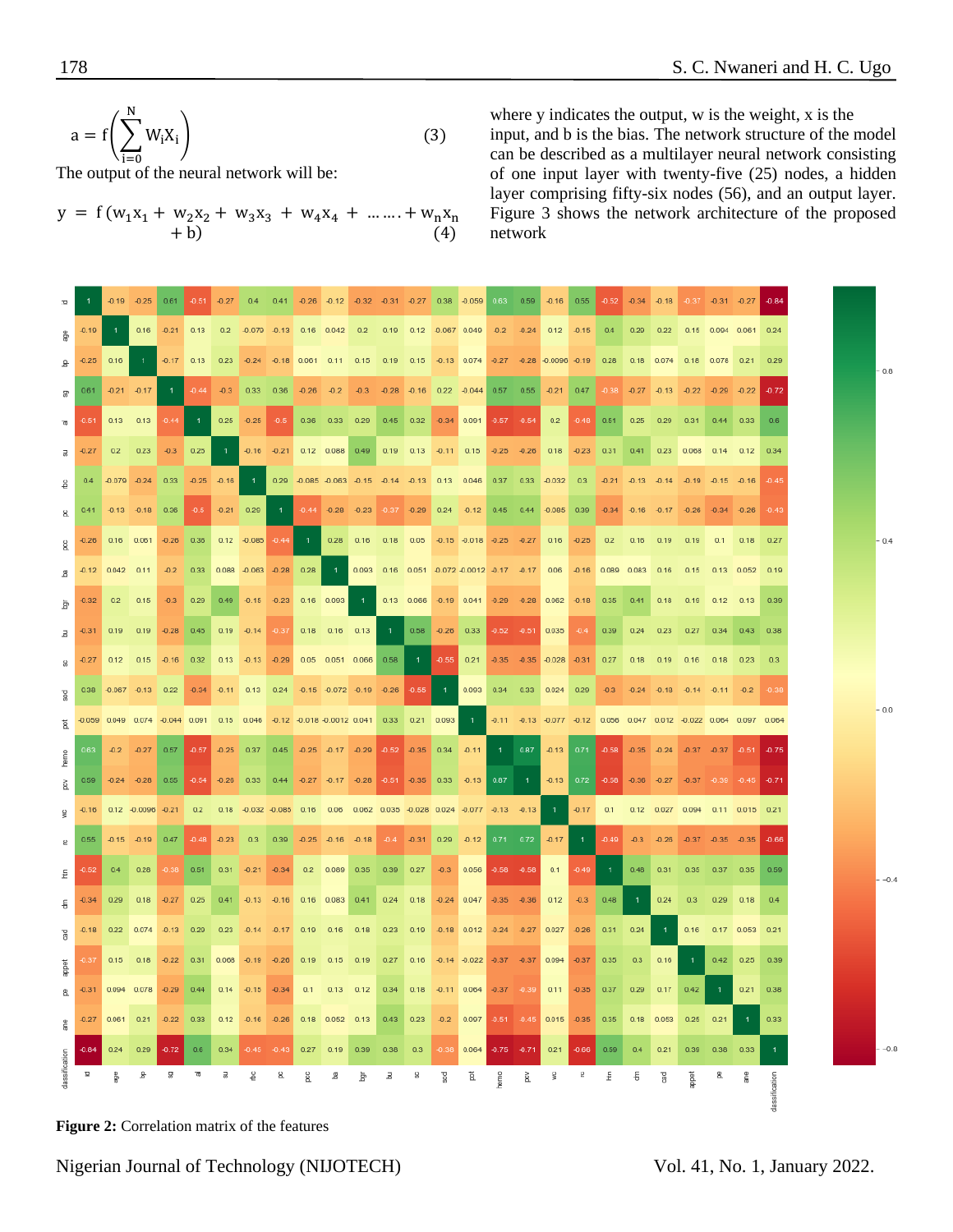

**Figure 3**: Network architecture consisting of the input, hidden, and output layers

The following are equations on the ANN model used in this study. The hidden layer has fifty-six (56) nodes denoted by  $H_1 - H_{56}$ , and twenty-five (25) inputs,  $x_1$  $- x_{25}$ , with their corresponding weights, w<sub>1</sub> -w<sub>25</sub>. For node 1:

$$
H_1 = X_1 w_1 + X_2 w_2 + X_3 w_3 + \dots + X_{25} w_{25}
$$
 (5)

ReLu Function is stated mathematically as:

 $F(x) = max(0, x)$  (6)

Output of  $H_1$  after the ReLu is passed = max (0,  $H_1$ )

$$
H_2 = X_1 w_{26} + X_2 w_{27} + X_3 w_{28} + \dots + X_{25} w_{50}
$$
 (7)

Output of  $H_2 = max(0, H_2)$ 

$$
H_3 = X_1 W_{51} + X_2 W_{52} + X_3 W_{53} + \dots + X_{25} W_{75}
$$
 (8)

Output of  $H_3$ = max  $(0, H_3)$ 

The operation continues in a similar way till  $H_{56}$  (56<sup>th</sup>) node). For the 56<sup>th</sup> node:

$$
H_{56} = X_1 w_{76} + X_2 w_{77} + X_3 w_{78} + \dots + X_{25} w_{1400}
$$
 (9)

Output of  $H_{56} = \text{max}(0, H_{56})$ 

The output layer has fifty-six (56) input nodes and one (1) output node

$$
Y = H_1 w_{1401} + H_2 w_{1402} + H_3 w_{1403} + \cdots + H_{56} w_{1456}
$$
  
Sigmoid Function, S (10)

$$
S = \frac{1}{1 - e^{-H}}; H = Y
$$
\nOutput, Y

\n
$$
T = \frac{1}{1 - e^{-H}}
$$
\n
$$
T = \frac{1}{1 - e^{-H}}
$$
\n(11)

 $Y =$ 1  $1 - e^{-Y}$ 

Compiling the model involves specifying the loss function, optimizer, and metrics. The loss function used for this work is the binary loss classification (binary crossentropy) because the outcome of the output layer is binary classification. Binary loss classification is used along with the sigmoid activation function to fire the output. Optimization technique is needed to reduce the cost function. The optimizer used in this study is the stochastic gradient descent (SGD). The model was trained with an epoch size of 500. The trained model was saved as model.py so that it could be imported to Visual Studio to create the python application. The performance of the model was evaluated by computing the accuracy, sensitivity, specificity, precision, and F-measure as shown in equations (12) to (16) respectively.

$$
Accuracy = \frac{T_P + T_N}{T_P + T_N + F_P + F_N}
$$
 (12)

Sensitivity = 
$$
\frac{T_P}{T_P + F_N}
$$
 (13)

$$
Specificity = \frac{T_N}{T_N + F_P}
$$
 (14)

$$
Precision = \frac{T_P}{T_P + F_P}
$$
 (15)

The F-measure is calculated as:

$$
F = 2 \times \frac{\text{Precision X Sensitivity}}{\text{Precision + Sensitivity}} \tag{16}
$$

## *2.4 Merging the Neural Network Model with the GUI*

Deploying the trained classification model involves the following steps: creating a Django project, creating a Django app, connecting the neural network model, creating the GUI, deploying the app to the Heroku server. Django is a high-level open-source project that supports the implementation of python tools and the most popular packages. Running this command creates a folder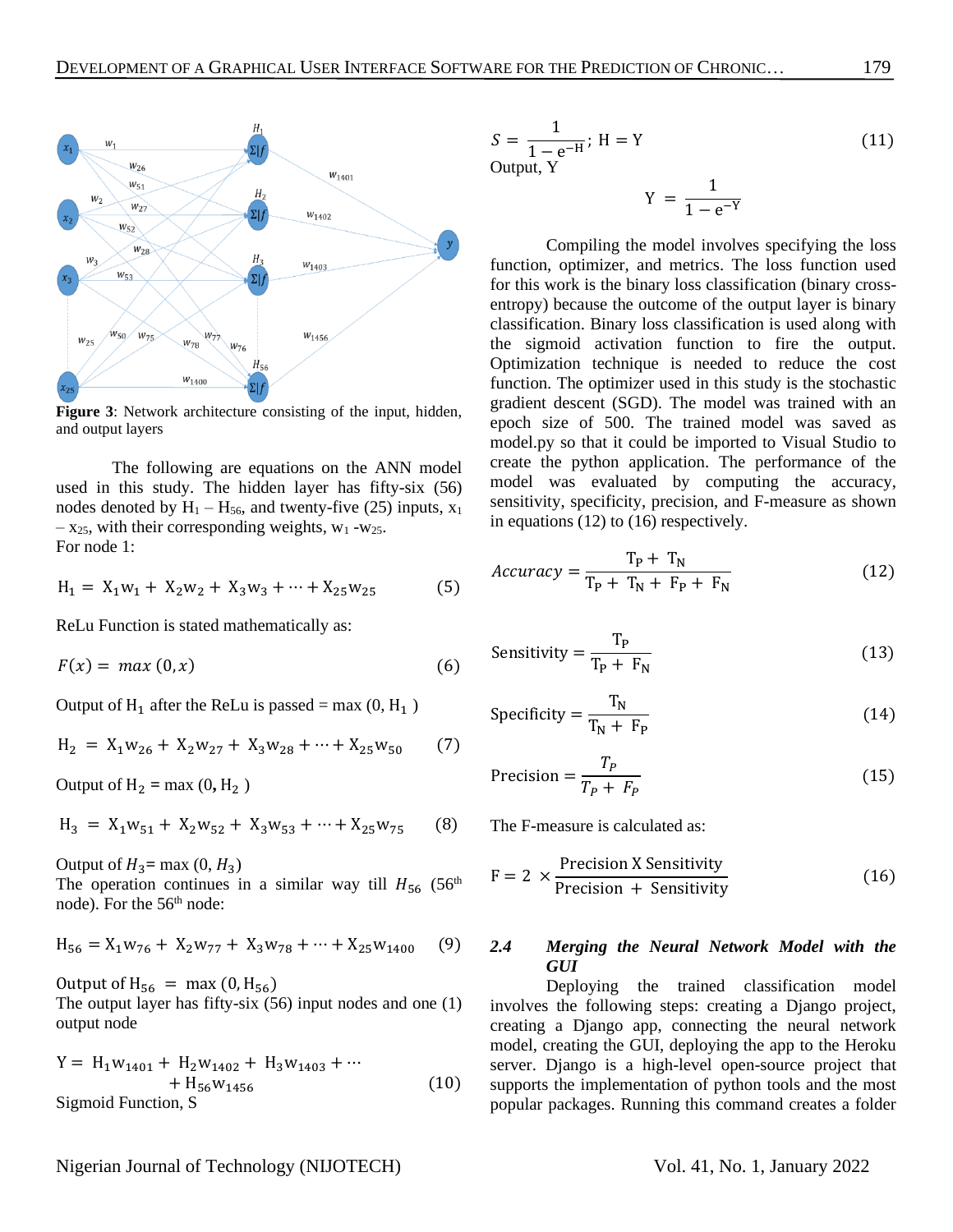with the name of the project (CKD) which contains all the necessary files required to run and manage Django projects. The app is created and added to the installed Apps. The neural network model is added in a file inside the prediction app created earlier. Pickle is imported to save and load the model. Afterward, a function was created to call the new parameters as a NumPy array, and a prediction was made using the saved model. Finally, the neural network model was connected to the Django database model (models.py) by overriding the save method. The landing page for the GUI was generated using HTML, JS, and CSS. To achieve this, templates and static folders were created inside the CKD folder. The template folder bears the HTML files. HTML describes the template of the GUI, specifying its layout, size of the text box for the input variables, the minimum value required for each field for the variable input, and the data type required for each field. Furthermore, CSS and JS files were generated and placed in the static folder. CSS handles the style, fonts, and color of the interface while JS is used in conjunction with the HTML to handle the texts on the user interface. Views for the pages were created and connected to individual templates and URLs (Uniform Resource Locator). The next step was to migrate the database and start the development server. The application location was specified through the command prompt (anaconda prompt) to use TensorFlow backend to deploy the application. On the web browser, using <http://localhost:8000/> the GUI application can be assessed locally.

#### *2.5 Deploying the app to Heroku server*

The application is further improved by hosting it on Heroku. Heroku is a Platform-as-a-Service (PaaS) cloud infrastructure that provides hosting services for multiple programming languages, including python [27]. To prepare the app, few configuration files were added and some packages were installed. A Procfile was added in the project root directory to define process types and used to absolutely declare what command should be executed to start the app. A runtime.txt file is added in the project root directory as it contains the python version used for the project. Other packages were installed to enable the Django app to run on the server. The database configuration was updated in the settings.py file. The app is created in Heroku from the terminal (command prompt). Afterward, the app domain name (ckdpredictor) was added to ALLOWED\_HOSTS in settings.py. This will enable the server to open the app on the web browser. Also, Git was initialized and the app was connected to Heroku Git remote repository. Finally, the project is pushed to the remote repository (deploying the app to Heroku) using this

line of code: git push Heroku master and run to check for errors. Then, the database is migrated using: Heroku run python manage.py migrate. The site can be accessed using the link:

| <b>Table 2: Performance Evaluation Results</b> |  |  |
|------------------------------------------------|--|--|
|------------------------------------------------|--|--|

| <b>Performance Metrics</b> | Value $(\% )$ |
|----------------------------|---------------|
| <b>Accuracy</b>            | 95.83         |
| <b>Sensitivity</b>         | 89.80         |
| <b>Specificity</b>         | 100.00        |
| <b>Precision</b>           | 100.00        |
| <b>F-measure</b>           | 94.63         |

[http://ckdpredictor.herokuapp.com.](http://ckdpredictor.herokuapp.com/)

#### **3.0 RESULTS**

This section explains the result of model training, validation, and integration with the GUI. Figures 4 and 5 represent a plot of the model accuracy and loss. These plots illustrate the current state of the model at each step of the training algorithm. In Figure 4, the accuracy increased slightly and maintained a constant value from 0 to 98 epochs. It started increasing again at 98 to 100 epochs. It is observed that at 100 epochs, the accuracy is above 95%. Also, the accuracy stopped increasing and became constant after 300 epochs which indicates that model has stopped learning.



**Figure 4:** The plot of accuracy versus epoch of the training model

In Figure 5, the training model loss decreased constantly from 100 epochs to 500 epochs. It is observed that at 100 epochs the model loss is 55%. After 200 epochs, the training model loss decreased to 45% and continues to decrease to 400 epochs. Between 400 and 500 epochs the training loss did not decrease which means that the model has stopped learning.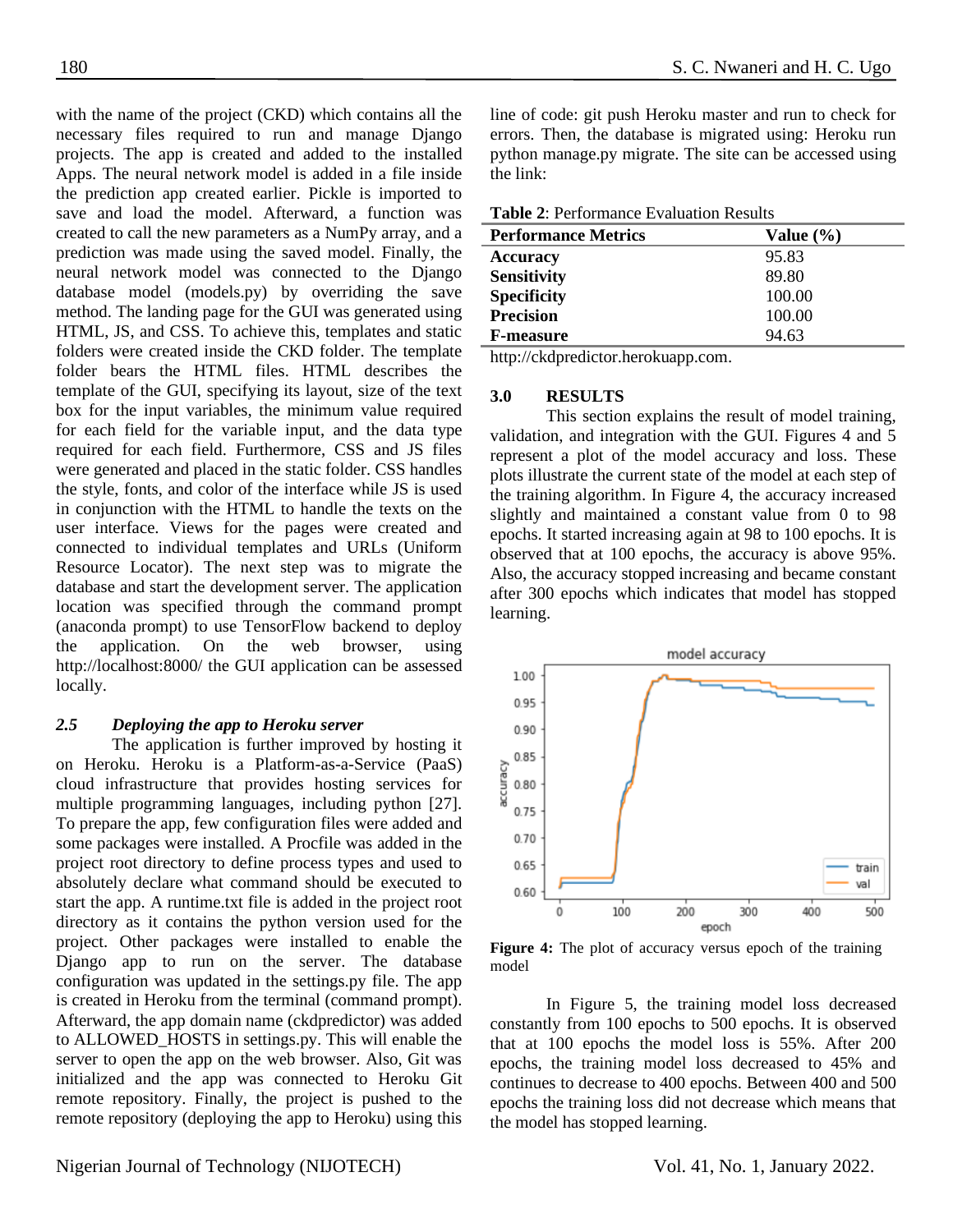

**Figure 5:** Loss versus epoch of the training model

Results of the model evaluation showing the accuracy, sensitivity, specificity, precision, and F-score are shown in Table 2.

| Name                           |  |
|--------------------------------|--|
| Age (Years)                    |  |
| Blood pressure (mm/Hg)         |  |
| <b>Specific gravity</b>        |  |
| 1.005                          |  |
| Albumin                        |  |
| $\mathbf O$                    |  |
| Sugar                          |  |
| $\mathbf 0$                    |  |
| <b>Red blood cell</b>          |  |
| Normal                         |  |
| Hypertension                   |  |
| Yes                            |  |
| <b>Diabetes Mellitus</b>       |  |
| Yes                            |  |
| <b>Coronary Artery Disease</b> |  |
| Yes                            |  |
| Appetite                       |  |
| Good                           |  |
| <b>Petal Edema</b>             |  |
| Yes                            |  |
|                                |  |
| Anemia                         |  |
| Yes                            |  |
| Submit                         |  |
|                                |  |

**Figure 6:** GUI of the CKD software

# **4.0 DISCUSSIONS**

In this paper, the authors first developed an ANN model for the prediction of CKD and subsequently developed user-friendly GUI software based on the model. Given the high prevalence of CKD in LMICs [1], and the shortage of nephrologists, a decision support tool for CKD prediction will be of immense benefit to physicians and their patients.

ANNs can build complex models and make accurate decisions when trained with the required data. Previous studies had developed ML models to determine if a patient had CKD or not [12 -17]. With the large data size used in this research, the model achieved a reasonable accuracy of 96% which is consistent with related models in literature [28]. Although the ANN model developed by [28] achieved a higher performance accuracy of 98% which is marginally higher than our model, the performance accuracy of our model was higher than the models proposed by [25] and [29]. In [30], the performance accuracy of their ANN model for CKD was 97%. The results observed from these recent models are not far from the prediction accuracy of the model obtained in this research. Hence, this research model predicts accurately with high performance.

The novelty of this research is the development of an online user-friendly tool designed to enable individuals determine if they have CKD or not. This online tool can be accessed easily anytime using the link: [http://ckdpredictor.herokuapp.com,](http://ckdpredictor.herokuapp.com/) to facilitate the timely prediction of CKD. The software includes a user interface that accepts all the 24 user attributes shown in Table 1 which include age, blood pressure, specific gravity, albumin, sugar, red blood cell, pus cell, pus cell clumps, bacteria, random blood glucose, blood urea, serum creatinine, sodium, potassium, haemoglobin, packed cell volume, white blood cell count, red blood cell count, hypertension, diabetes, coronary artery disease, appetite, pedal anaemia, and edema. This tool will also enable health practitioners to make accurate decisions when verifying the findings of their diagnosis in a relatively short time thus improving the efficiency of CKD diagnosis compared to the traditional methods of CKD diagnosis.

# **5.0 CONCLUSIONS**

In this study, a Graphical User Interface Software for the Prediction of CKD was developed based on the ANN prediction model. The model was implemented using python programming language. The model was trained using secondary data obtained from UCI machine learning repository and it achieved high training and testing accuracies. A GUI was built to integrate the model and a web browser using Django, an open source python to create a web application. The application was also deployed on Heroku, a platform that hosts web applications. This model could aid patients and clinicians in better decision-making about the best course of action in patients approaching CKD. The non-invasive software can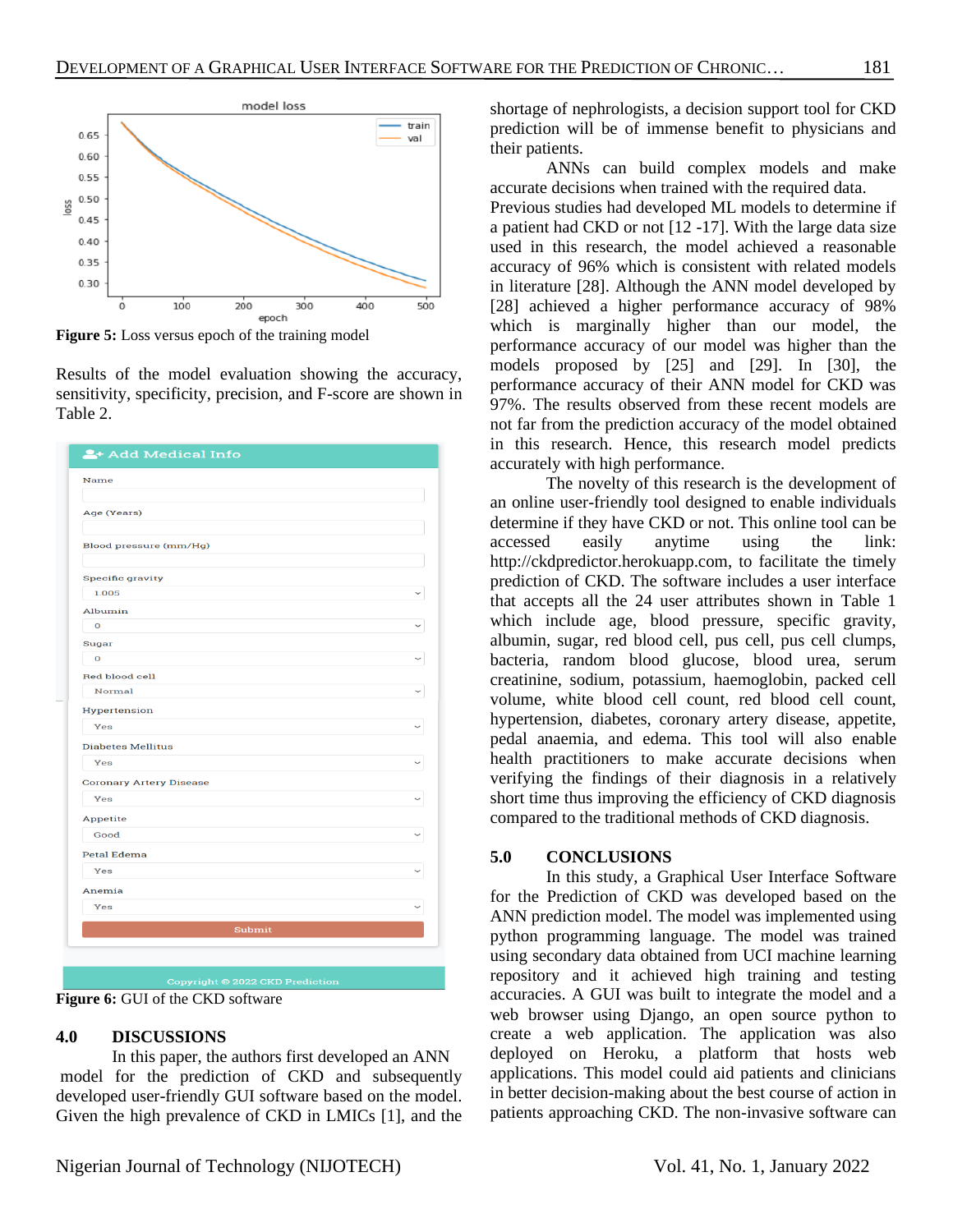be used as a point-of-care application by medical practitioners to facilitate the early prediction of CKD in clinical practice and for timely commencement of treatment. The main limitation of this study is the size and attributes of the secondary data used for model training and validation. Also, the generalizability to patients from other regions was not examined.

## **Ethical Approval**

The research work was approved by the Lagos University Teaching Hospital Health Research Ethics Committee (LUTHHREC). The ethical approval number is ADM/DCST/HREC/APP/3259. No direct use of human or animal subjects was required for this research.

## **REFERENCES**

- <span id="page-7-0"></span>[1] Chukwuonye, I..I. Ogah, O.S. Anyabolu, E.N., Ohagwu, K.A., Nwabuko, O. C., Onwuchekwa, U. et al. "Prevalence of chronic kidney disease in Nigeria: a systematic review of population-based studies", *International Journal of Nephrology and Renovascular Disease*, 11, 2018, pp. 165 –172.
- <span id="page-7-1"></span>[2] Kassebaum, N.J. Arora, M. Barber, R.M. Bhutta, Z.A. Brown, J. Carter, "A. GBD 2015 DALYs and HALE Collaborators. Global, regional, and national disability-adjusted life-years (DALYs) for 315 diseases and injuries and healthy life expectancy (HALE), 1990-2015: a systematic analysis for the Global Burden of Disease Study 2015", *Lancet*, 388(10053), 2016, pp. 1603–1658.
- <span id="page-7-2"></span>[3] WKD: Kidney Health for Everyone and Everywhere. [http://www.worldkidneyday.org\(2019\).](http://www.worldkidneyday.org(2019)/) Accessed on March 14, 2019.
- <span id="page-7-3"></span>[4] Inker L.A. Astor, B.C., and H, F.C. "KDOQI US commentary on the 2012 KDIGO clinical practice guideline for the evaluation and management of CKD", *American Journal of Kidney Diseases*, 63(5), 2014, pp. 713–735.
- [5] NKF. National Kidney Foundation: "K/DOQI Clinical Practice Guidelines for Chronic Kidney Disease: Evaluation, Classification, and Stratification", *American Journal of Kidney Diseases,* 39(1), 2002, pp. S1–S266.
- <span id="page-7-4"></span>[6] WHO. The World Health Report *2003*. Shaping the future. World Health Organisation: Geneva, 2003.
- <span id="page-7-5"></span>[7] Bhattacharya, M. Jurkovitz, C., and Shatkay, H. "Identifying patterns of associated-conditions through topic models of Electronic Medical Records", *Proceedings of the IEEE International Conference on BIBM.* 2016, pp. 466-469.
- <span id="page-7-6"></span>[8] Levin, A., Stevens, P.E., Bilous, R.W., and Coresh, J. "Kidney Disease: Improving Global Outcomes (KDIGO) CKD Work Group. KDIGO 2012 Clinical Practice Guideline for the Evaluation and Management of Chronic Kidney Disease", *Kidney International Supplements,* 3, 2013, pp. 1-150.
- <span id="page-7-7"></span>[9] Singh, VibhavPrakash, SubodhSrivastava, and Srivastava, R. "An efficient image retrieval based on the fusion of fast features and query image classification", *International Journal of Rough Sets and Data Analysis,* 4(1), 2017, pp. 19-37.
- <span id="page-7-8"></span>[10] James, M.T. Hemmelgarn, B.R. Wiebe, N. "Alberta Kidney Disease Network. Glomerular filtration rate, proteinuria, and the incidence and consequences of acute kidney injury: a cohort study", *Lancet*, Vol. 376, Number. 9758, 2010, pp. 2096 – 2103.
- <span id="page-7-9"></span>[11] Levey, A.S., and Coresh, J. "Chronic kidney disease", *Lancet,* 379(9811), 2012, pp. 165 -180.
- <span id="page-7-10"></span>[12] Nwaneri, S.C., Nwoye, E.O., Irurhe, N.K., and Babatunde, A.M. "Application of Artificial Neural Network in Breast cancer Classification: A Comparative Study", University of Lagos *Journal of Basic Medical Sciences,* 2(1), 2014, pp. 32 – 38.
- [13] Kaur, H. and Kumari, V. (2018) 'Predictive modeling and analytics for diabetes using a machine learning approach, *Applied Computing, and Informatics*, 12(4), pp. 2210-8327.
- <span id="page-7-11"></span>[14] Abhishek, Thakur, G.S., and Gupta, D. "Proposing Efficient Neural Network Training Model for Kidney Stone Diagnosis", *International Journal of Computer Science and Information Technology*, 3(3), 2012, pp. 3900-3904.
- <span id="page-7-15"></span>[15] Noia, T.D. Ostuni, V.C. Pesce, F., Binetti, G. Naso, D. and Schena, F.P. "An end-stage kidney disease predictor based on an artificial neural networks ensemble", *Expert Systems with Applications*, 40, 2013, pp. 4438–4445.
- <span id="page-7-13"></span>[16] Lakshmi, K.R., Nagesh, Y. VeeraKrishna, M. "Performance comparison of three data mining techniques for predicting kidney dialysis survivability", *International Journal of Advances in Engineering and Technology*, 2014, pp. 242-254.
- <span id="page-7-14"></span>[17] Sharma, S. Sharma, V., and Sharma, A. "Performance-based evaluation of various machine learning classification techniques for chronic kidney disease diagnosis", *International Journal of Modern Comput Science*, 2016, pp. 11-16.
- <span id="page-7-12"></span>[18] Uddin, S. Khan, A. Hossain, M.E. and Moni, M.A. "Comparing Different Supervised

Nigerian Journal of Technology (NIJOTECH) Vol. 41, No. 1, January 2022.